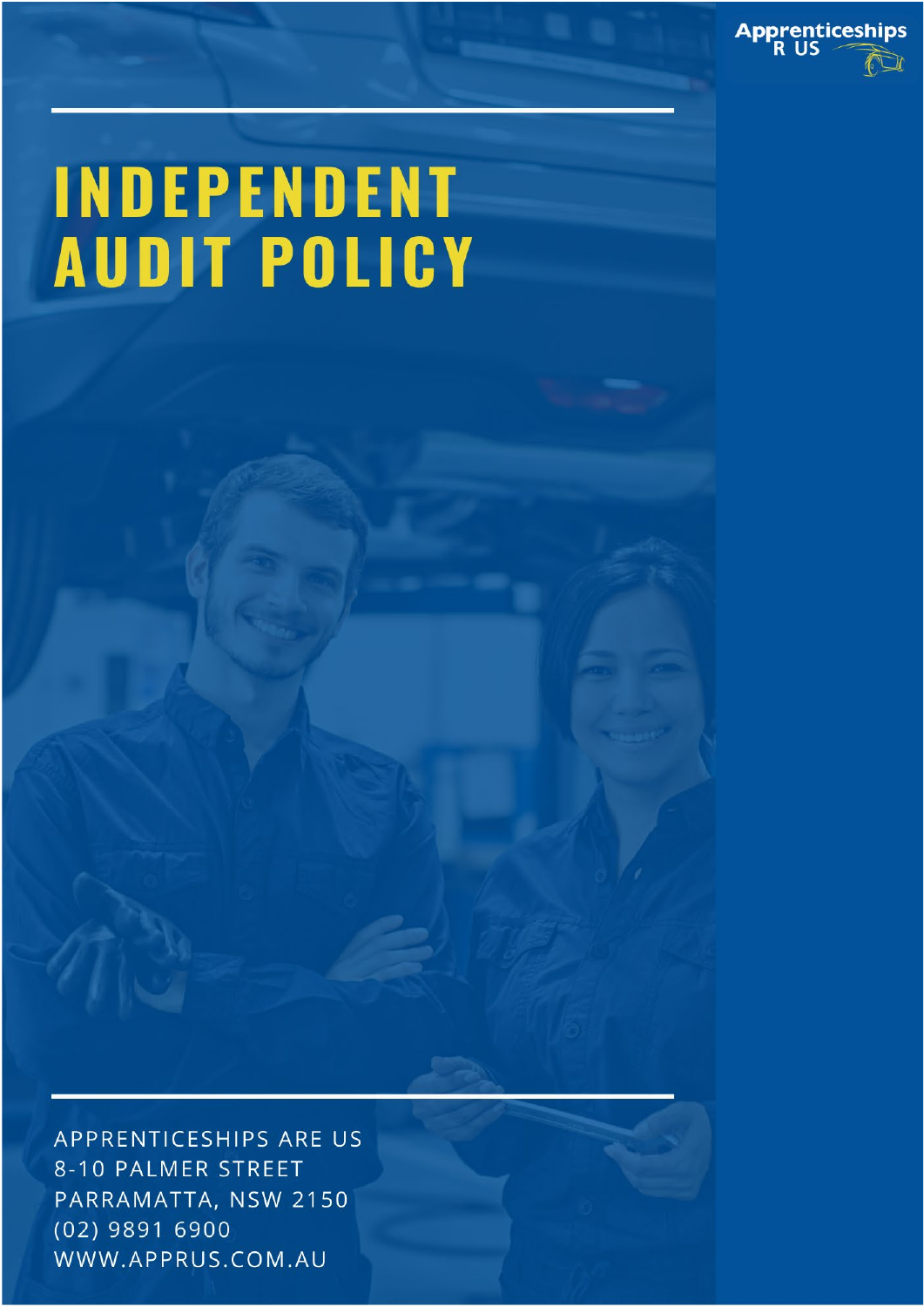Apprenticeships Are Is is concerned to ensure transparent and responsible management of financial accounts. This is achieved through an annual audit conducted by an external, independent auditor who is a member of a recognised accounting body approved as per requirements of the *National Standards for Group Training Organisations*. The Managing Director will certify that the audit report and accompanying certificate:

- **1.** have been completed by an auditor recognised by CPA Australia, Chartered Accountants Australia, the Institute of Public Accountants or another recognised accounting body.
- **2.** comply with any other requirements imposed by Commonwealth or NSW Government agencies providing funding to Apprenticeships Are Us.
- **3.** have not been completed by a person or body with whom Apprenticeships Are Us has another business relationship in addition to audit services or with whom any of Apprenticeships Are Us Responsible Persons has a Conflict of Interest.
- **4.** Apprenticeships Are Us Chief Executive Officer will notify the ARU Board on behalf of the Chair if the contract with the external auditor is terminated by Apprenticeships Are Us or the auditor prior to the expiry of the term of the current audit contract and identify the reason(s) for the termination.
- **5.** Apprenticeships Are Us audited and certified annual financial statements are kept and retained for a minimum of seven years after the date of each year's audit.
- **6.** The Managing Director and the Chief Executive Officer will oversight the annual process including the retention of all audit records. Records All Financial records and audited accounts are stored on the Apprenticeships Are Us electronic drive and in MYOB. The ARU Board is to certify or is to provide other evidence that the audit and accompanying certificate:
	- **i.** have been completed by an auditor recognised by CPA Australia, Chartered Accountants Australia, the Institute of Public Accountants or another recognised accounting body approved.
	- **ii.** comply with any other requirements imposed by Commonwealth or NSW Government agencies providing funding to the school.
	- **iii.** have not been completed by a person or body with whom the school has another business relationship in addition to audit services or with whom any of the 'Responsible Persons' of the school has a Conflict of Interest.

## **Evidence of Compliance**

- a) Apprenticeships Are Us has a policy and procedure for notifying relevant registering bodies if the contract or arrangement with Apprenticeships Are Us external auditor is terminated by the Apprenticeships Are Us or external auditor prior to the expiry of the term of the contract or arrangement and the reason(s) for that termination.
- b) Apprenticeships Are Us audited and certified annual financial statements in relation to any period on and from commencement of Apprenticeships Are Us are available for inspection and are retained for a minimum period of seven (7) years after the end of the period to which the annual financial statements.